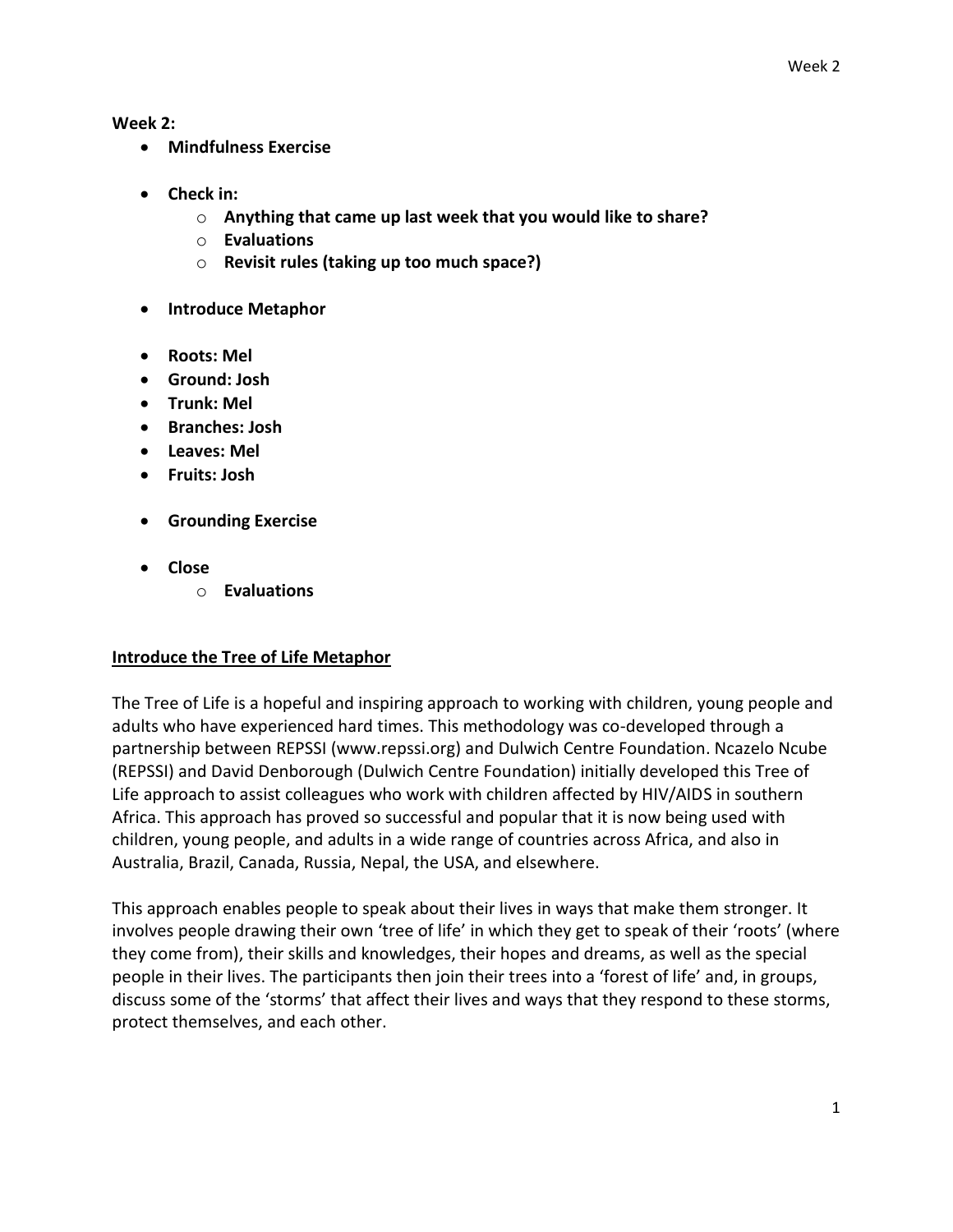The Tree of Life enables people to speak about their lives in ways that are not re-traumatizing, but instead strengthens their relationships with their own history, their culture, and significant people in their lives.

The Tree of Life has been used with children, young people and adults in many different contexts, including groups of refugees and immigrants; people whose community has suffered from a natural disaster (floods); groups of young people who have been expelled from school; women who have been subject to domestic violence, neglect, physical abuse, and emotional abuse within their families; adults who are experiencing mental health struggles, and in many other contexts.

Tree of Life is a means of enabling adults to develop a second story about their lives and ensure that they had a safe territory of identity in which to stand before speaking about difficulties in their lives.

- How we are like trees/forests?
- What are the different parts of a tree? (Discussion)
- Do you have a favorite tree? Why?
- What is your favorite season? What happens to trees then?

### **Roots of the Tree**

*The roots of the tree are a prompt for clients to speak about: where they come from (i.e. village, town, and country); their family history (origins, family name, ancestry, extended family); those who have taught them the most in life; their favorite place at home; and a treasured song or dance.*

We are going to first focus on your Roots

What are roots? What do they do? What do they make possible? What can they look like? What are your roots? (Where do you come from, your family history, ancestry, extended family, whose who have taught you in your life?)

Step1: Participants are asked to draw a picture of some tree roots Step2: Participants are asked to begin adding their answers to the "What are your roots?" question onto drawing Step 3: Group member are invited to share (if time permits)

Have a look at your roots and the names you've written down. Who would you like to be in your life 10 years from now? (peoples, types of relationships) Would your best friend/ friends be in your life? Do you think that you will have new people in your life? Who would they be: friends, partners,

children, neighbors, co-workers?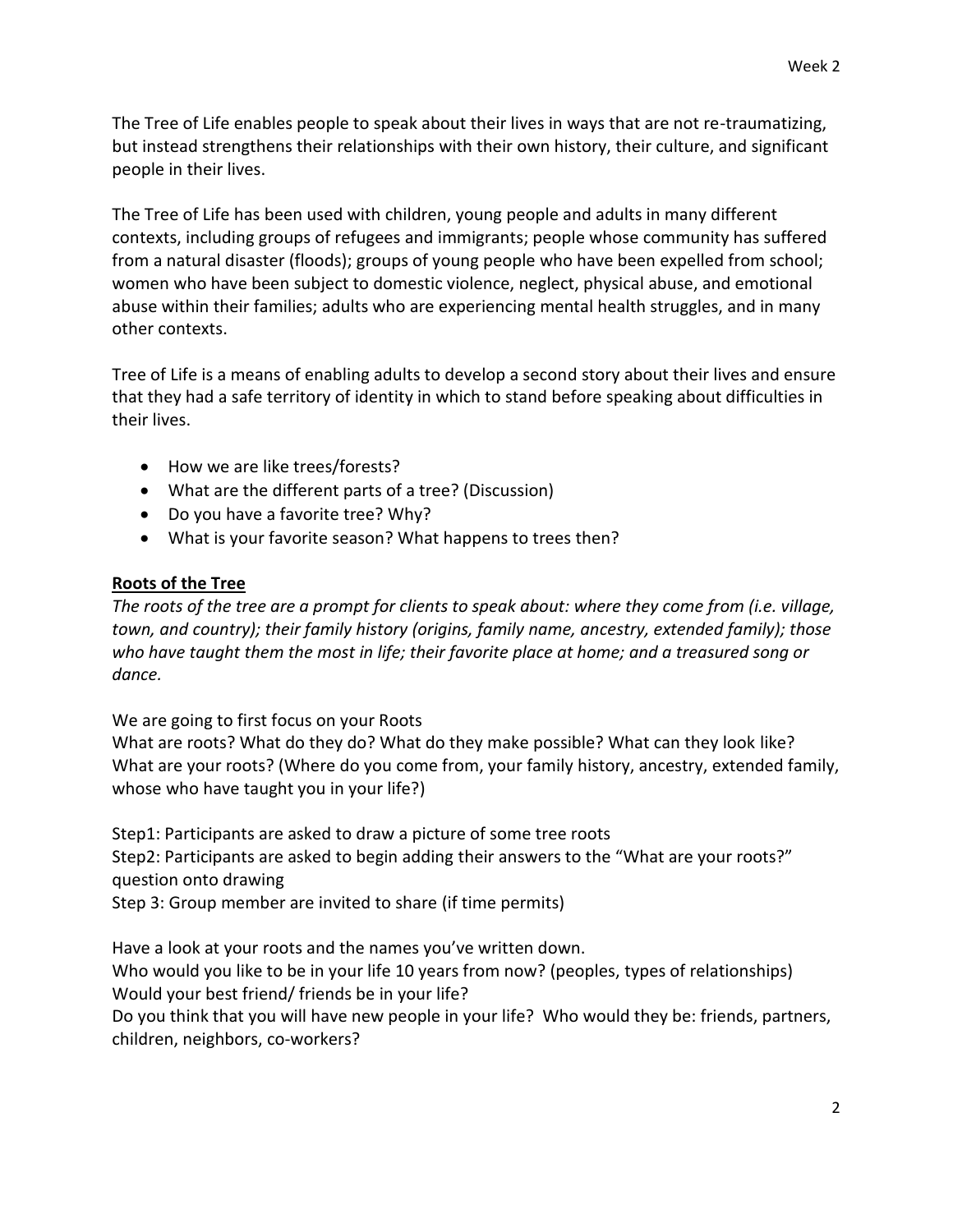## **The ground & soil (WE CAN CHOOSE TO FOCUS ON ONE OR THE OTHER)**

*The ground represents where the client lives at present; and some of the activities that they are engaged in during their regular daily life.*

**GROUND:** Focus on the present and the solid people, things, in your life that help ground you? Who is in your home presently? Other relatives, friends, or special people? Pets? Activities? Add to picture of tree – words, pictures, etc.

**SOIL:** What is Soil? Why is it important? Use a Soil metaphor for emotions. Soil helps a tree grow and it contains many qualities (emotions). A soil is healthy when it has many nutrients and not just a few. Why do you think this is so? If a tree's soil was only anger or sadness how would it grow?

Step 1: Name Types of emotions Step 2: Categorize difficult emotions/Pleasant emotions Step 3*:* Why are emotions important? What do they tell us? Step 4: How do we know we are having them? Signs / sensations Step 5: How are emotions like Soil? Step 6: What does your soil look like? Step 7: Share with group

# **(If time) Grounding exercise**

Name 5 things you can see Name 5 things you can hear Name 5 things you can sense / touch with your body (hair against cheek, cold hands, feet in the shoes)

# **Trunk of the tree**

*When the focus turns to the trunk of the tree, this is an opportunity for clients to speak about, and represent in drawing, some of their skills. These include: skills that may have become apparent when they were talking about what they do in their daily life; or skills that they have demonstrated during the group. During this process, counsellors can also ask questions about the histories of these skills, how long the client has had them, and did they learn these skills from anyone in particular. This enables stories to be told about these skills, and the information from these stories can also be recorded on the tree. While drawing the trunk, discussions also take place about special memories that the client can recall in his or her life. These are valued memories that the client holds precious.*

What are some things that I am good at or like to do? What would my partner say? What would my best friend say? What would my child say?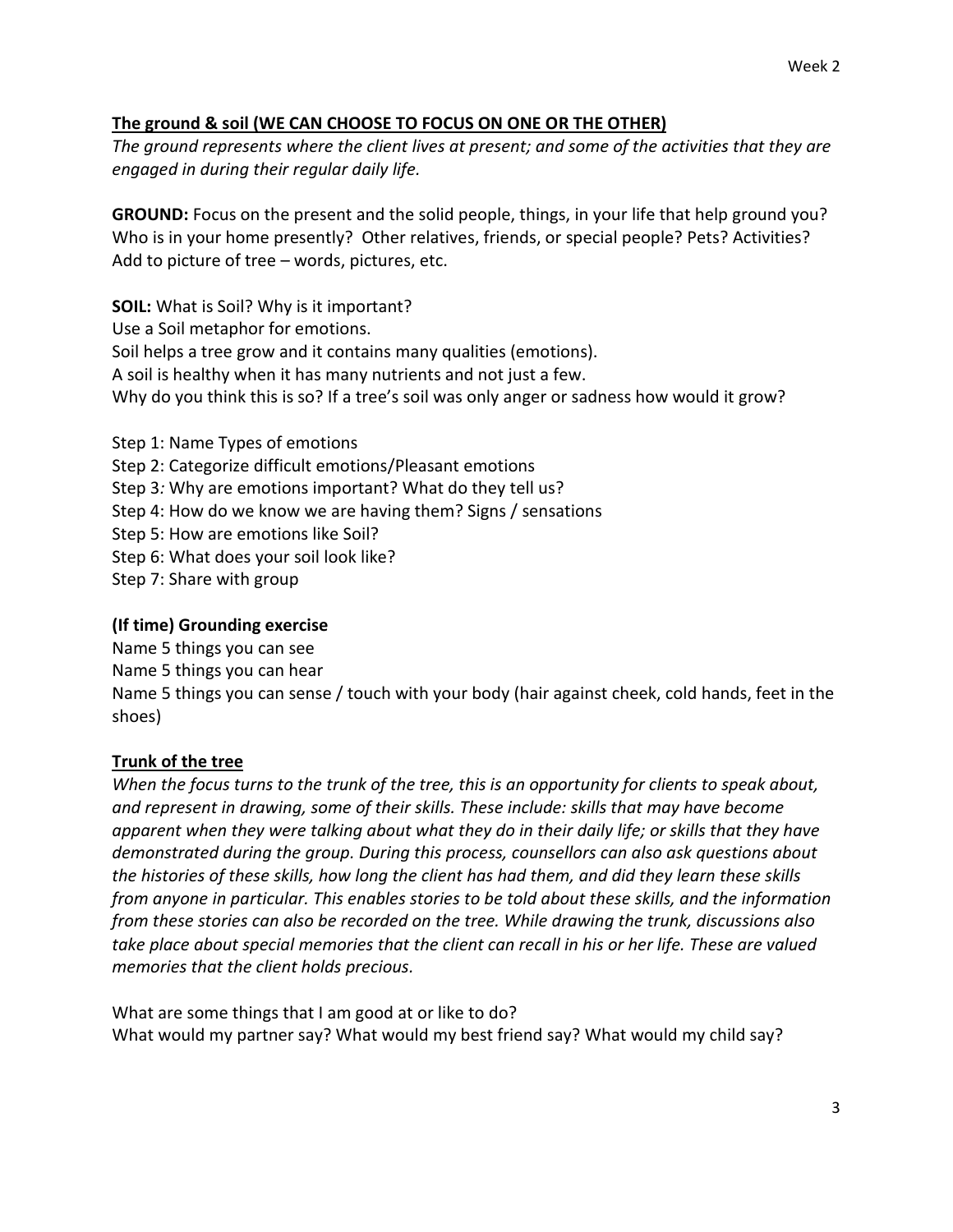**"Quiet" skills:** What it is something that surprises people about you , when they get to know you better? (i.e. being de-rooted and getting new roots in the new ground)

When did I start doing this? Who shares this skills or ability with me? How have they taught or introduced this to me? When and where? What would you call this skill? What does it make possible?

### **Personal qualities (kindness, fairness, strength, etc.)**

How would (important person) describe me as a friend/student/team member/family member/classmate etc.? What are some of the personal qualities they would say? What does this say about the type of person you are or what is important to you or what you value?

Think a time when you demonstrated this, what skills or values did you enact? What did it make possible?

#### **Branches of the Tree**

*The branches of the tree represent the hopes, dreams and wishes that the client has for the direction of their life. While the client is drawing the branches, counsellors can ask questions to learn about the history of these hopes, dreams and wishes, and how these may be linked to significant people/adults back in the client's home. When the counsellors get to hear about how long these hopes and dreams have been alive in the client's life, they may also ask about how the client has managed to hold onto these dreams and what has sustained their hopes.*

Hopes for self, and others. Hopes for family, school, friendships, family members, what/how their lives could be.

What would you be doing? What kind of work do you think you would be doing? What kind of activities would you be involved in? What would you be really good at? What would you have accomplished that you were proud of?)

### **Leaves of the Tree**

*The leaves of the tree represent people who are important to the client. The counsellor makes it clear that these can be people who may be alive or may have passed on: Just because people are no longer alive, it does not mean they are not still very important to us. Counsellors may ask the clients questions about why these particular people are the most special to them.* 

*This process may encourage a client to tell stories about what was significant about their relationship with a person who has passed away. This can contribute to an honoring of this relationship. It may also lead to stories about how the client continues to think about and remember those who have passed away.*